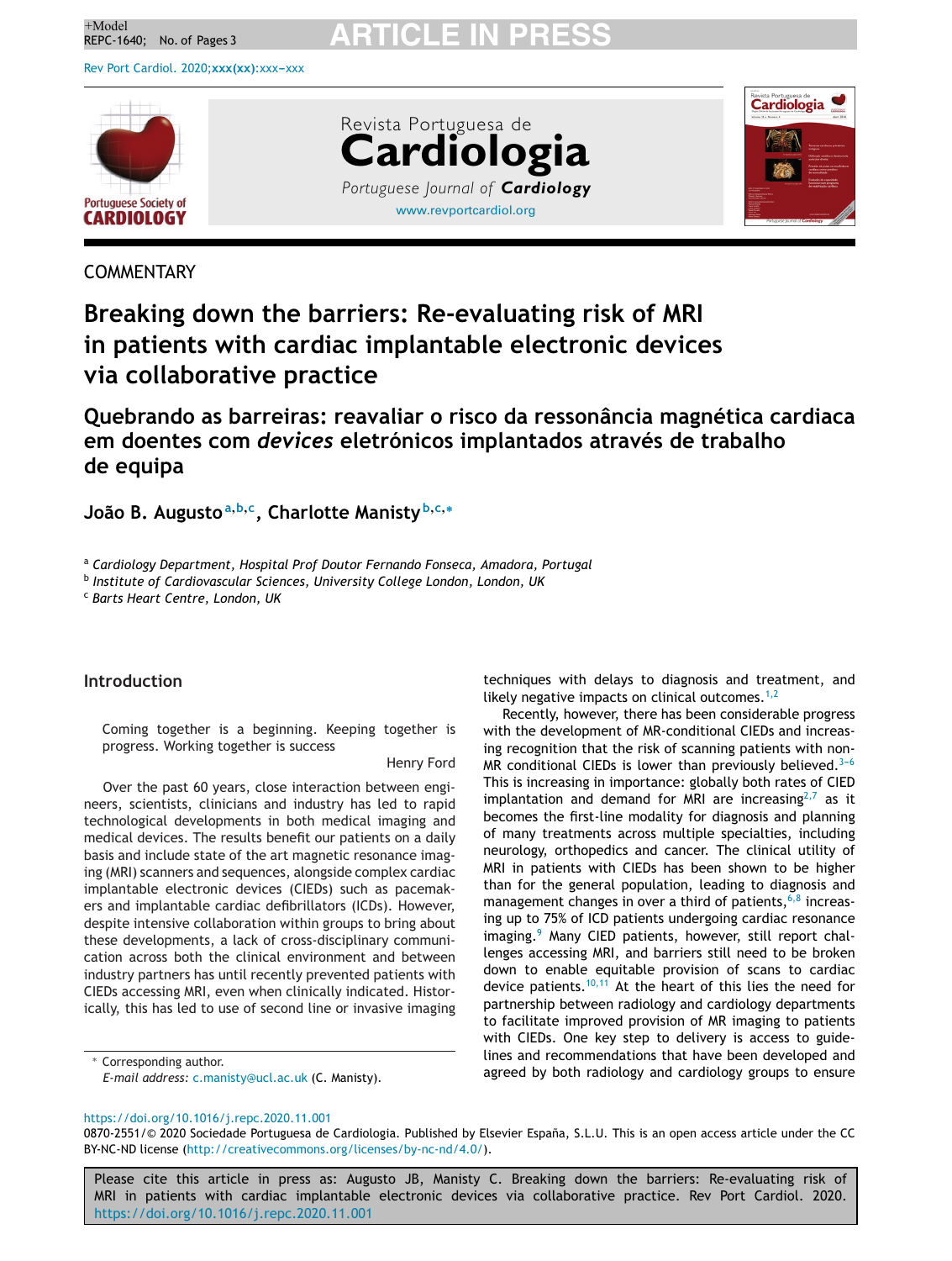that there is appropriate representation and input from both disciplines. Almeida et al.<sup>[12](#page-2-0)</sup> have produced such a Consensus Document, with endorsement from Portuguese Society of Cardiology and Portuguese Society of Radiology and Nuclear Medicine and should be congratulated on this contribution, which is likely to enable many centers to start or expand MRI services for CIED patients. Although guidelines have been written by several international cardiology and radiological societies,  $13-17$  available evidence changes rapidly and a detailed workflow including the logistics and timing of device re-programming and levels of supervision required is currently lacking. This Consensus Document provides recommendations including example checklists for departments to enable standardization of workflows. This should not only help clinicians and hospitals to initiate CIED-MRI services, but also ensure all safety steps are followed to minimize the potential for adverse clinical events.

The Consensus Document<sup>[12](#page-2-0)</sup> also provides protocols for scanning non-MR conditional devices where clinically indicated and where patients consent to accept the risk of undergoing MRI. This risk is increasingly recognized to be very low; published data from three major US safety registries<sup> $4-6$ </sup> (including patients undergoing thoracic MRI scans, those with abandoned leads and pacemakerdependent patients with ICDs *in situ*) found no major complications where appropriate protocols were adhered to. Understanding risk in this context however remains complex. Currently, international MR-labeling of CIEDs is binary with devices categorized into MR-conditional (where the device is considered safe to undergo MRI scanning provided specific conditions are met) or MR-unsafe (where undergoing MRI would pose an unacceptable risk to the patient). Non-MR conditional is a term used for devices where formal testing and approvals are not currently in place, or where one or more of the conditions for an MR-conditional device cannot be met. Unfortunately, this labeling system fails to account for degrees of risk or indeed the risk of the patient not undergoing MR imaging at all. There have been no clinical adverse events reported in patients with non-MR conditional leads undergoing MRI, and yet patients are commonly refused scans with MR-conditional generators, but not leads. A patient with an MR-conditional pacemaker generator but leads from different manufacturers (therefore with a non-MR conditional CIED system) with suspected spinal cord compression clearly has a different risk/benefit profile to a pacemaker-dependent patient with a non-MR conditional ICD with redundant (abandoned) leads for whom a knee MRI is requested. Realistically, it is infeasible (and indeed not in device manufacturers' interests) for every potential lead and generator combination to undergo the rigorous safety testing necessary for systems to be labeled MR-conditional, meanwhile some patients are undergoing alternative invasive diagnostic testing where actuarial risks of MRI are extremely low. Encouraging centers to enable patients with non-MR conditional CIEDs to access MRI will build on the safety evidence currently available, and will hopefully promote the confidence to reduce barriers still further in the future. Consensus documents and published workflows will help momentum to gain, and it may not be long before only generator (and not lead) MR-conditionality is considered clinically relevant.

It is also important to recognize that barriers to MRI in CIED patients are present even prior to the scan being requested. As cardiologists, we are responsible for education of both our patients with CIEDs and referrers from other specialties that the presence of a CIED is no longer a contraindication to MRI. Resources are available (such as [www.mrimypacemaker.com](http://www.mrimypacemaker.com/)) which provide information for all potential stakeholders, however careful discussion with patients in clinics will help to promote understanding. At the time of device implant we should ensure that a fully MRconditional system be used where available and, given the retrospective re-labeling of many leads as MR-conditional, the choice of generator manufacturer should be carefully considered during elective replacement. Cardiology departments should support radiology services in providing MR scans to their patients, and try to enable streamlined workflows with 'one-stop' combined services where possible.[18](#page-2-0) Finally, partnerships are needed with device and scanner manufacturers to further ensure that device design incorporates adaptations to aid MRI workflows and that implant details can be readily shared between departments and hospitals where needed.

Central to all of these processes is communication and partnership. A broad network approach is needed nationally, but multidisciplinary teams at the regional and local levels must not be forgotten. These are essential to educate clinicians, referrers and even patients. Strategies such as the one from the current Consensus Document improve confidence, facilitate decision-making and highlight that working together is the key to success.

## **Funding**

CM is directly and indirectly supported by the University College London Hospitals (UCLH) and Barts NIHR Biomedical Research Centres.

# **Conflicts of interest**

The authors have no conflicts of interest to declare.

## **References**

- 1. [Nazarian](http://refhub.elsevier.com/S0870-2551(20)30458-3/sbref0095) [S,](http://refhub.elsevier.com/S0870-2551(20)30458-3/sbref0095) [Reynolds](http://refhub.elsevier.com/S0870-2551(20)30458-3/sbref0095) [MR,](http://refhub.elsevier.com/S0870-2551(20)30458-3/sbref0095) [Ryan](http://refhub.elsevier.com/S0870-2551(20)30458-3/sbref0095) [MP,](http://refhub.elsevier.com/S0870-2551(20)30458-3/sbref0095) [et](http://refhub.elsevier.com/S0870-2551(20)30458-3/sbref0095) [al.](http://refhub.elsevier.com/S0870-2551(20)30458-3/sbref0095) [Utilization](http://refhub.elsevier.com/S0870-2551(20)30458-3/sbref0095) [and](http://refhub.elsevier.com/S0870-2551(20)30458-3/sbref0095) [likelihood](http://refhub.elsevier.com/S0870-2551(20)30458-3/sbref0095) [of](http://refhub.elsevier.com/S0870-2551(20)30458-3/sbref0095) [radiologic](http://refhub.elsevier.com/S0870-2551(20)30458-3/sbref0095) [diagnostic](http://refhub.elsevier.com/S0870-2551(20)30458-3/sbref0095) [imaging](http://refhub.elsevier.com/S0870-2551(20)30458-3/sbref0095) [in](http://refhub.elsevier.com/S0870-2551(20)30458-3/sbref0095) [patients](http://refhub.elsevier.com/S0870-2551(20)30458-3/sbref0095) [with](http://refhub.elsevier.com/S0870-2551(20)30458-3/sbref0095) [implantable](http://refhub.elsevier.com/S0870-2551(20)30458-3/sbref0095) [cardiac](http://refhub.elsevier.com/S0870-2551(20)30458-3/sbref0095) [defibrillators.](http://refhub.elsevier.com/S0870-2551(20)30458-3/sbref0095) [J](http://refhub.elsevier.com/S0870-2551(20)30458-3/sbref0095) [Magn](http://refhub.elsevier.com/S0870-2551(20)30458-3/sbref0095) [Reson](http://refhub.elsevier.com/S0870-2551(20)30458-3/sbref0095) [Imaging.](http://refhub.elsevier.com/S0870-2551(20)30458-3/sbref0095) [2016;43:115](http://refhub.elsevier.com/S0870-2551(20)30458-3/sbref0095)-[27.](http://refhub.elsevier.com/S0870-2551(20)30458-3/sbref0095)
- 2. National Institute of Cardiovascular Outcome Research. National Audit of Cardiac Rhythm Management Devices; 2016. <http://www.bhrs.com/audit> [Accessed 27 October 2020].
- 3. [Vuorinen](http://refhub.elsevier.com/S0870-2551(20)30458-3/sbref0105) [A-M,](http://refhub.elsevier.com/S0870-2551(20)30458-3/sbref0105) [Pakarinen](http://refhub.elsevier.com/S0870-2551(20)30458-3/sbref0105) [S,](http://refhub.elsevier.com/S0870-2551(20)30458-3/sbref0105) [Jaakkola](http://refhub.elsevier.com/S0870-2551(20)30458-3/sbref0105) [I,](http://refhub.elsevier.com/S0870-2551(20)30458-3/sbref0105) [et](http://refhub.elsevier.com/S0870-2551(20)30458-3/sbref0105) [al.](http://refhub.elsevier.com/S0870-2551(20)30458-3/sbref0105) [Clinical](http://refhub.elsevier.com/S0870-2551(20)30458-3/sbref0105) [experi](http://refhub.elsevier.com/S0870-2551(20)30458-3/sbref0105)[ence](http://refhub.elsevier.com/S0870-2551(20)30458-3/sbref0105) [of](http://refhub.elsevier.com/S0870-2551(20)30458-3/sbref0105) [magnetic](http://refhub.elsevier.com/S0870-2551(20)30458-3/sbref0105) [resonance](http://refhub.elsevier.com/S0870-2551(20)30458-3/sbref0105) [imaging](http://refhub.elsevier.com/S0870-2551(20)30458-3/sbref0105) [in](http://refhub.elsevier.com/S0870-2551(20)30458-3/sbref0105) [patients](http://refhub.elsevier.com/S0870-2551(20)30458-3/sbref0105) [with](http://refhub.elsevier.com/S0870-2551(20)30458-3/sbref0105) [cardiac](http://refhub.elsevier.com/S0870-2551(20)30458-3/sbref0105) [pacing](http://refhub.elsevier.com/S0870-2551(20)30458-3/sbref0105) [devices:](http://refhub.elsevier.com/S0870-2551(20)30458-3/sbref0105) [unrestricted](http://refhub.elsevier.com/S0870-2551(20)30458-3/sbref0105) [patient](http://refhub.elsevier.com/S0870-2551(20)30458-3/sbref0105) [population.](http://refhub.elsevier.com/S0870-2551(20)30458-3/sbref0105) [Acta](http://refhub.elsevier.com/S0870-2551(20)30458-3/sbref0105) [Radiol.](http://refhub.elsevier.com/S0870-2551(20)30458-3/sbref0105) 2019:60:1414-21.
- 4. [Russo](http://refhub.elsevier.com/S0870-2551(20)30458-3/sbref0110) [RJ,](http://refhub.elsevier.com/S0870-2551(20)30458-3/sbref0110) [Costa](http://refhub.elsevier.com/S0870-2551(20)30458-3/sbref0110) [HS,](http://refhub.elsevier.com/S0870-2551(20)30458-3/sbref0110) [Silva](http://refhub.elsevier.com/S0870-2551(20)30458-3/sbref0110) [PD,](http://refhub.elsevier.com/S0870-2551(20)30458-3/sbref0110) [et](http://refhub.elsevier.com/S0870-2551(20)30458-3/sbref0110) [al.](http://refhub.elsevier.com/S0870-2551(20)30458-3/sbref0110) [Assessing](http://refhub.elsevier.com/S0870-2551(20)30458-3/sbref0110) [the](http://refhub.elsevier.com/S0870-2551(20)30458-3/sbref0110) [risks](http://refhub.elsevier.com/S0870-2551(20)30458-3/sbref0110) [associated](http://refhub.elsevier.com/S0870-2551(20)30458-3/sbref0110) [with](http://refhub.elsevier.com/S0870-2551(20)30458-3/sbref0110) [MRI](http://refhub.elsevier.com/S0870-2551(20)30458-3/sbref0110) [in](http://refhub.elsevier.com/S0870-2551(20)30458-3/sbref0110) [patients](http://refhub.elsevier.com/S0870-2551(20)30458-3/sbref0110) [with](http://refhub.elsevier.com/S0870-2551(20)30458-3/sbref0110) [a](http://refhub.elsevier.com/S0870-2551(20)30458-3/sbref0110) [pacemaker](http://refhub.elsevier.com/S0870-2551(20)30458-3/sbref0110) [or](http://refhub.elsevier.com/S0870-2551(20)30458-3/sbref0110) [defibrillator.](http://refhub.elsevier.com/S0870-2551(20)30458-3/sbref0110) [N](http://refhub.elsevier.com/S0870-2551(20)30458-3/sbref0110) [Engl](http://refhub.elsevier.com/S0870-2551(20)30458-3/sbref0110) [J](http://refhub.elsevier.com/S0870-2551(20)30458-3/sbref0110) [Med.](http://refhub.elsevier.com/S0870-2551(20)30458-3/sbref0110) 2017;376:755-64.
- 5. [Nazarian](http://refhub.elsevier.com/S0870-2551(20)30458-3/sbref0115) [S,](http://refhub.elsevier.com/S0870-2551(20)30458-3/sbref0115) [Hansford](http://refhub.elsevier.com/S0870-2551(20)30458-3/sbref0115) [R,](http://refhub.elsevier.com/S0870-2551(20)30458-3/sbref0115) [Rahsepar](http://refhub.elsevier.com/S0870-2551(20)30458-3/sbref0115) [AA,](http://refhub.elsevier.com/S0870-2551(20)30458-3/sbref0115) [et](http://refhub.elsevier.com/S0870-2551(20)30458-3/sbref0115) [al.](http://refhub.elsevier.com/S0870-2551(20)30458-3/sbref0115) [Safety](http://refhub.elsevier.com/S0870-2551(20)30458-3/sbref0115) [of](http://refhub.elsevier.com/S0870-2551(20)30458-3/sbref0115) [magnetic](http://refhub.elsevier.com/S0870-2551(20)30458-3/sbref0115) [resonance](http://refhub.elsevier.com/S0870-2551(20)30458-3/sbref0115) [imaging](http://refhub.elsevier.com/S0870-2551(20)30458-3/sbref0115) [in](http://refhub.elsevier.com/S0870-2551(20)30458-3/sbref0115) [patients](http://refhub.elsevier.com/S0870-2551(20)30458-3/sbref0115) [with](http://refhub.elsevier.com/S0870-2551(20)30458-3/sbref0115) [cardiac](http://refhub.elsevier.com/S0870-2551(20)30458-3/sbref0115) [devices.](http://refhub.elsevier.com/S0870-2551(20)30458-3/sbref0115) [N](http://refhub.elsevier.com/S0870-2551(20)30458-3/sbref0115) [Engl](http://refhub.elsevier.com/S0870-2551(20)30458-3/sbref0115) [J](http://refhub.elsevier.com/S0870-2551(20)30458-3/sbref0115) [Med.](http://refhub.elsevier.com/S0870-2551(20)30458-3/sbref0115) 2017;377:2555-64.

Please cite this article in press as: Augusto JB, Manisty C. Breaking down the barriers: Re-evaluating risk of MRI in patients with cardiac implantable electronic devices via collaborative practice. Rev Port Cardiol. 2020. <https://doi.org/10.1016/j.repc.2020.11.001>

<span id="page-1-0"></span>